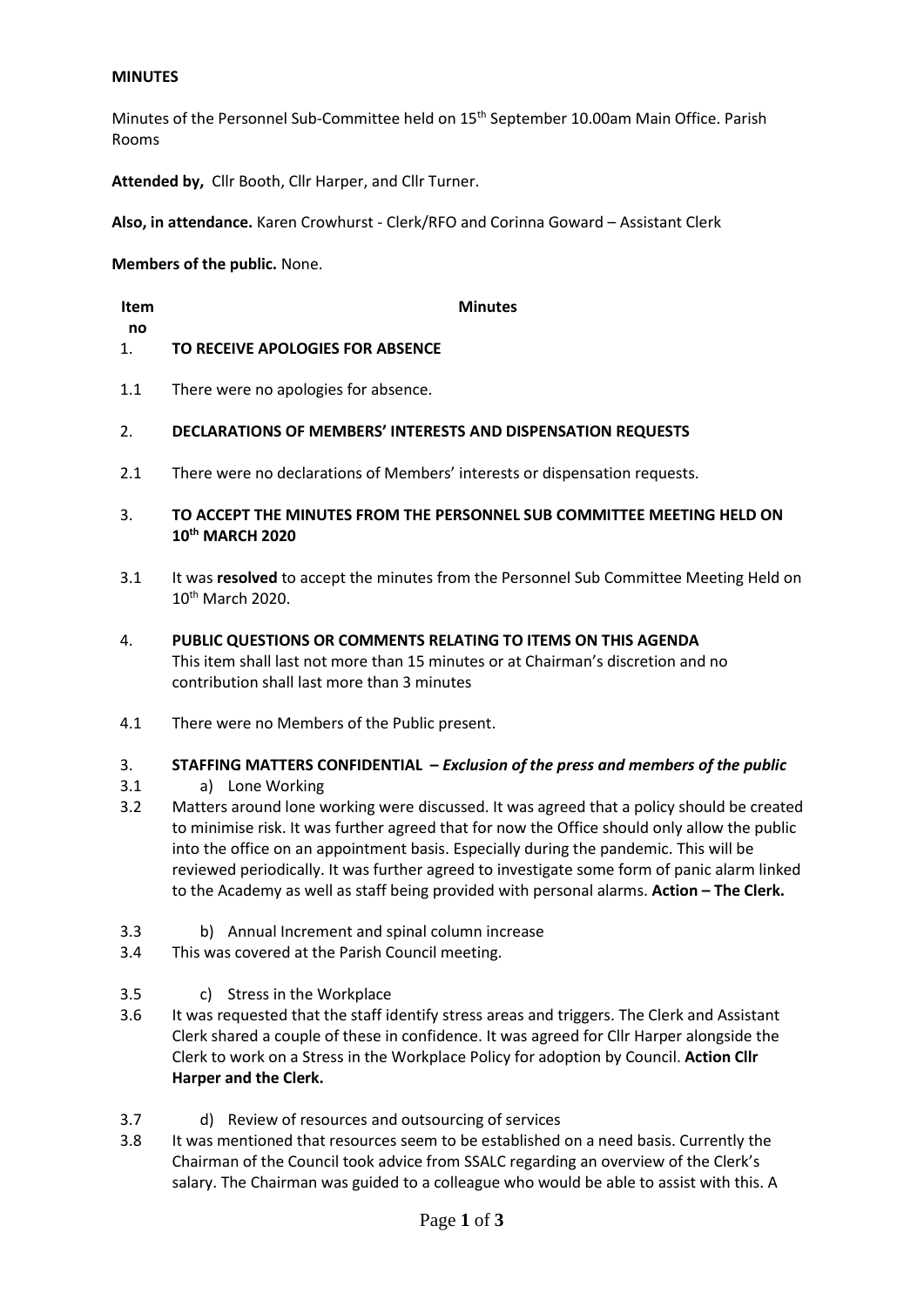brief has been prepared on that basis and the cost of the service established for the amount of £200.00. Outsourcing the payroll is still very much an option. A Consultant for the Neighbourhood Plan needs to be identified and sourced and appointing an HR company as a resource may also be considered in the future.

- 3.9 e) Office cleaning arrangements
- 3.10 The Clerk informed Members that the Academy can provide a cleaner and invoice accordingly. The Clerk advised that at present a cleaner will really only be required for one hour per week.
- 3.11 f) Resignation of Assistant Clerk
- 3.12 Members noted the resignation of the Assistant Clerk and expressed their sadness regarding her leaving. The last day of employment for the Assistant Clerk will be  $31^{st}$ October 2020.
- 3.13 Cllr Harper read the notes of the exit interview. It was agreed that Cllr Harper will read his notes to the Council under staffing matters, given the types of reasons for the Assistant Clerk to tender her resignation. **Action – Cllr Harper.**
- 3.14 g) Temporary staffing arrangements
- 3.15 The Clerk informed Members that she has managed to source a Finance Administrator for an initial 3 months. Which will allow the Committee and Council to establish what is required staffing wise. As yet, no one has expressed an interest about being an administrator for 3 months, the aim was to try and find someone in the sector as they would have an understanding of Local Government and Governance.
- 3.16 h) Specialists support
- 3.17 The only Specialist that has worked alongside the Parish Council is Chris Bibb with regard to the play area renewals and the delivery of a skate ramp. It was agreed that for larger projects specialists should be appointed to work alongside the Clerk and Council in order to achieve project delivery.
- 3.18 i) Health and wellbeing for staff – Occupational Health
- 3.19 It was agreed that there should be some form of Occupational Health Service available to Staff.
- 3.20 j) Recommendations regarding staffing matters to Council – To agree content of the report
- 3.21 Cllr Harper is currently preparing a paper for Council.

## 4. **POLICIES FOR APPROVAL AND ADOPTION TO BE AGREED BY COUNCIL**

- 4.1 a) Stress Management
- 4.2 This policy is still being created.

## 5. **OFFICE RISK ASSESMENT**

- 5.1 It was reported that an Assessment has been created. Covid 19 preventions in the office is still being worked upon. Concerns were expressed about Zoom meeting attendees not showing their faces in meetings. If they were attending a public meeting they would be seen. Other risks regarding Zoom risks were discussed. No decisions were made.
- 6. **RISK MANAGEMENT –** To identify any risks regarding staff and the office
- 6.1 These are covered as above.